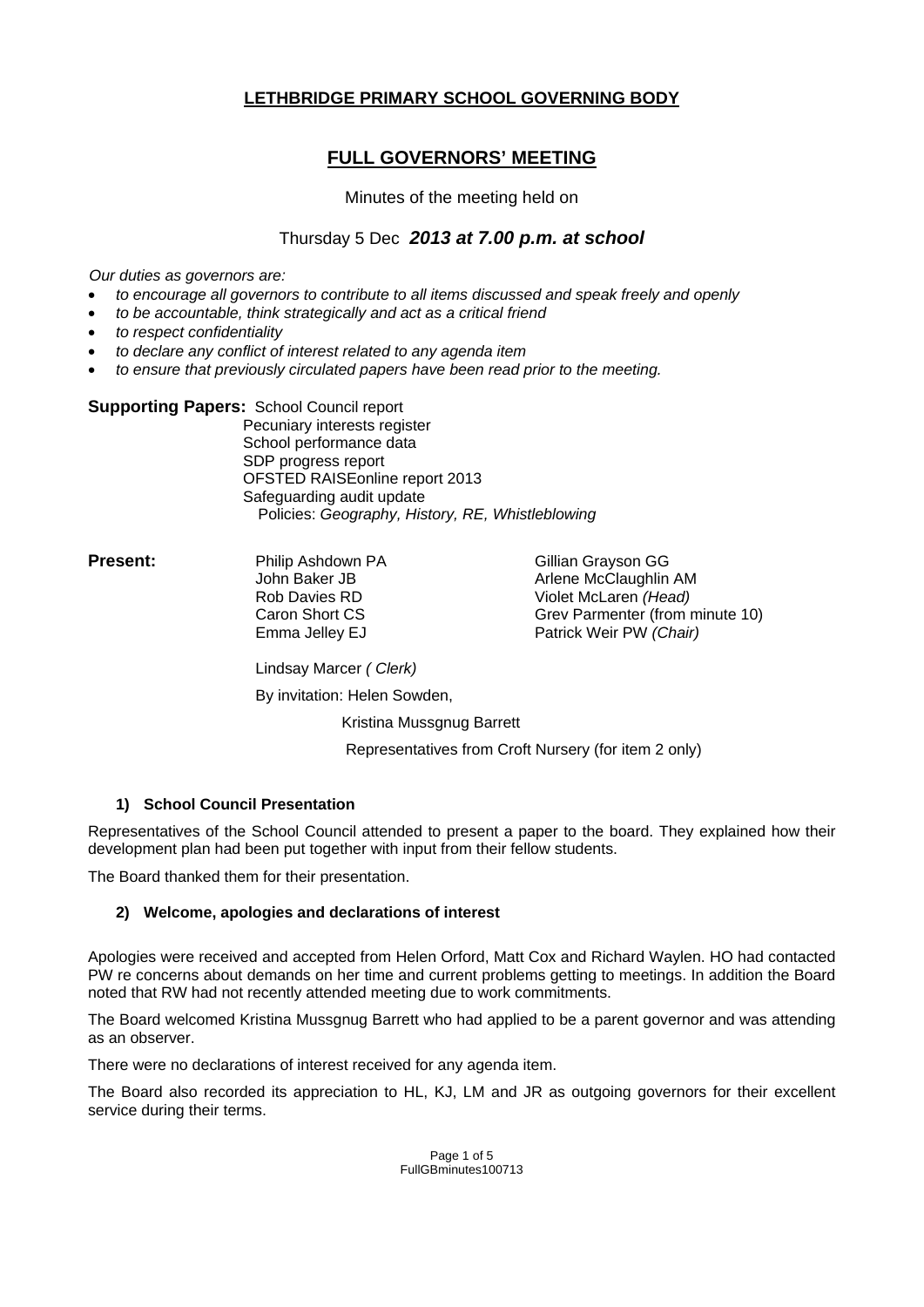## **3) Notification of items for AOB**

There was one item of other business.

## **4) Minutes of Previous Meeting held 10th July 2013**

These had been previously circulated and were accepted and signed as a true record of the meeting.

## **5) Matters Arising**

- 1. EJ would talk to RD regarding updating him on safeguarding training issues. ONGOING ACTION
- 2. The clerk had requested the information about outstanding DBS checks. ACTION CLERK
- 3. GP volunteered to act as VC for temporary period until a longer term appointment was made. This was Proposed and Seconded.
- 4. The Pecuniary interests register was on the agenda for this meeting.
- 5. The values update had been considered at the last S&C meeting.
- 6. The pay scale criteria had been circulated.
- 7. The letter to parents regarding time off during term had been sent out.
- 8. PW would attend a staff meeting in the New Year to try to encourage volunteers for staff governor places. ACTION PW
- 9. Parent Governor recruitment had been run resulting in two applications. Another recruitment will take place in the New Year. ACTION: CLERK

### **6) Review of Pecuniary interests register**

The Board noted the completed register.

#### **7) Head teachers report**

VM reported on Performance management and SDP progress. She explained that appraisals were conducted on an annual basis linked to the school year. OFSTED had commented that all steps of the process were well linked and had a positive impact.

At the next S&C the agenda would include an item covering the feedback on observations ACTION : CLERK TO ADD TO S&C AGENDA

During next term performance management would include some peer observation. It was also likely that a mentoring scheme would be implemented to increase the level of outstanding teaching which was currently at 50%.

VM reported that the process for measuring Value Added had changed because of an extra measure added by the Government. It is now not only based on % achieving expected and more than expected progress, it is now also based on whether individual results are above the national %.

VM stated that the reading results in the unvalidated report were not accurate and didn't include the 2 upgraded papers. The results are 100% level 4 and above, and 75% level 5 in reading. These results would also increase the value added score with the validated information due to come out in March.

The Board congratulated the school on this great achievement for the school which was in the top 15% in the country.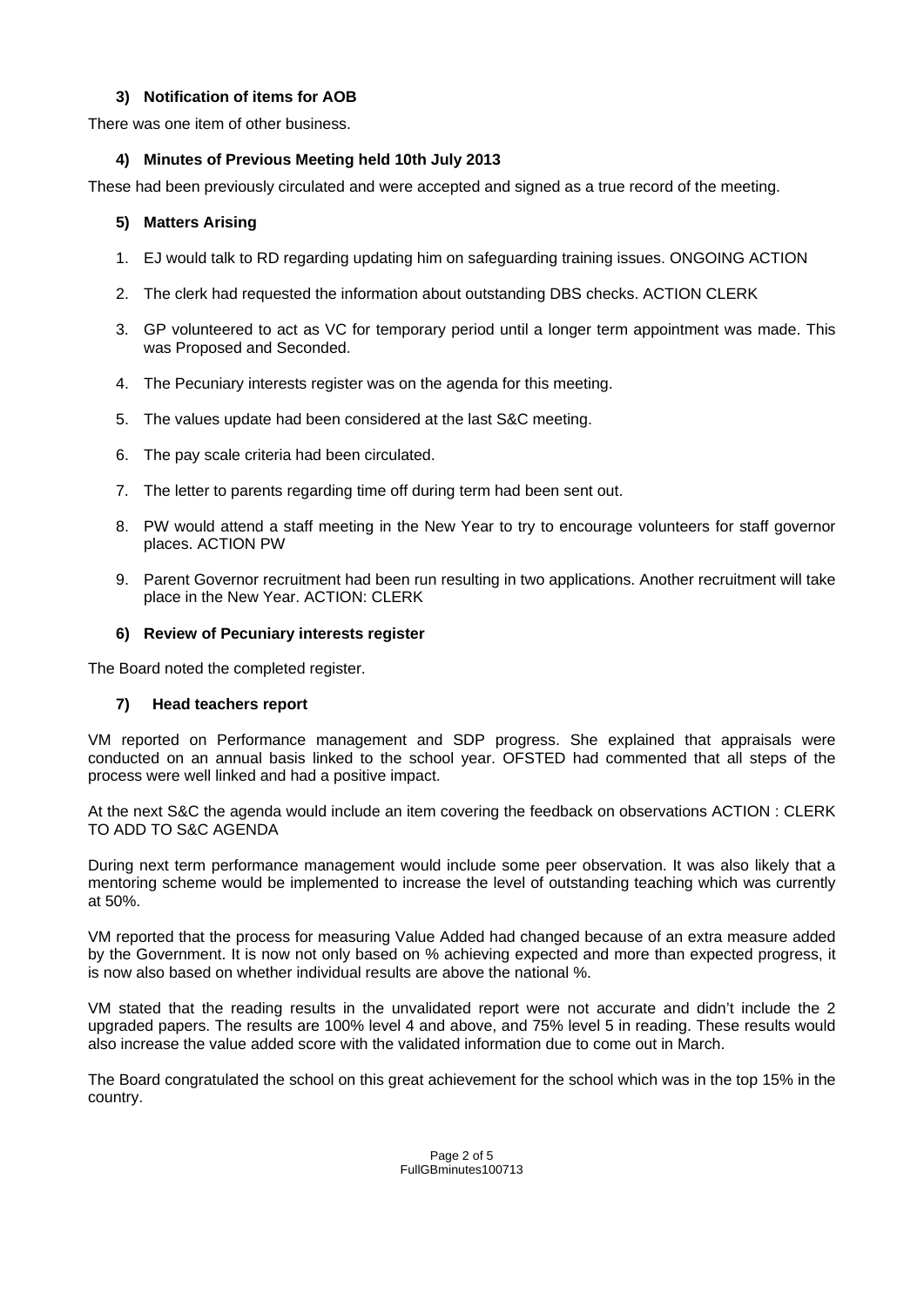In respect of literacy it was reported that there were many activities in the pipeline. These included a push to ensure that children were writing more from the start of their reception year.

The Harmony Project was going well, including the restorative justice system. There appeared to be a drop in the number of incidents.

The children's behaviour policy would be dealt with by school council.

Buddying systems, including that for reading, were going well.

VM had attended an e-safety update and the week commencing February 11 would be designated e-safety week in the school.

With regards to teaching and learning, observations, scrutinies, moderations and data analysis had been carried out, giving a rounded picture of performance. Excellent practice has been shared with staff and EJ and VM are continuing to plan and deliver targeted CPD.

In respect of curriculum issues it was reported that the 'big questions' on specific topics had resulted in a lot of response on the website. ICT activities had expanded with CW teaching higher level programming skills and running after school clubs. In addition CW was providing a check that all current technology is as required.

The further development of leaders was underway with all SLT members being responsible for their team's analysis of data and action points. SLT have also been fully involved in the performance management cycle, linking objectives to the SDP, observing and grading lessons, scrutinising work. They have a view of performance across the school and share the vision of how to work towards outstanding.

The Governors also had an action plan with objectives. It was agreed that the link Governor programme needed to be set and implemented for next term. PW had completed the 3<sup>rd</sup> module of Chair of Governors' leadership development as well as a module on managing allegations. AM had attended the recent school bazaar and PA had been heavily involved in the recent audit.

The community year 6 bazaar had been organised by Amanda Fletcher and Rachel Brown and the Board recorded its appreciation for this effort. The community monitors and deputies responsible for showing parents around the school were doing good job.

The prospectus and website were up to date.

Tracey Owen publicises a lot of events and continues to work with various school groups.

## **8) Safeguarding audit**

EJ explained that the recommendations were being embedded and enhanced. PW was booked on training and would be organising a visit with EJ. ACTION: EJ/PW

PR asked about the level of interest shown by parents in e-safety. It was confirmed that there is some interest. EJ said that education is also built into curriculum – e.g. cyber-bullying, and that Chris Webb also does an audit. It is helpful when parents also take some responsibility.

The school helps with e-safety via staff attendance on e-safety courses and ensuring that children know who to go to if they have any concerns. There are clear policies in school regarding the use of portable devices, in particular year 6 can use Kindle's in school, all children's own mobile devices have to be switched off. SBC have re-launched an initiative to coordinate policy and practice about e-safety.

## **9) Feedback from Committees**

*C&S*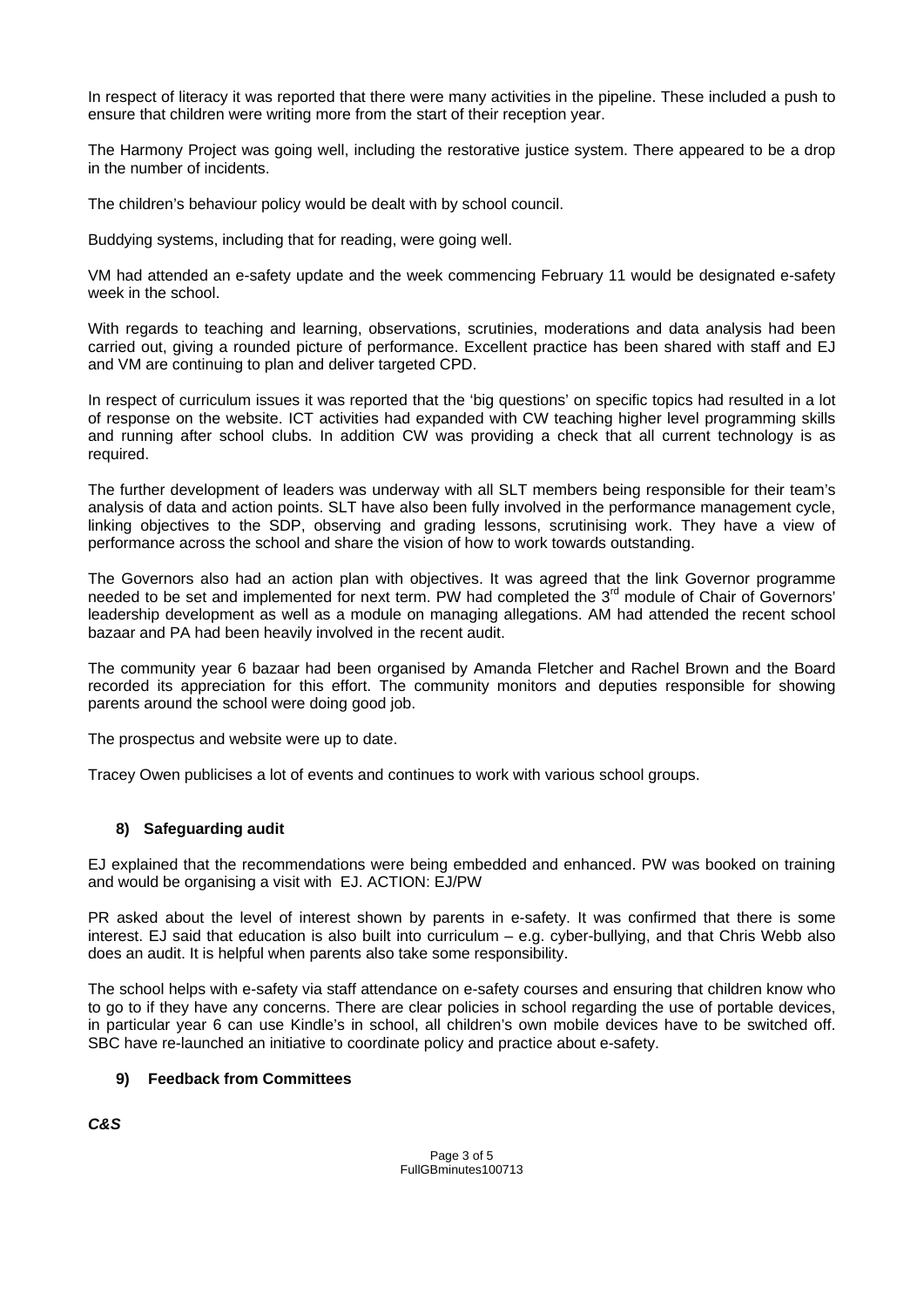RD updated the Board on the recent C&S meeting.

He drew attention to the poor attendance level at that meeting and asked that people let the clerk have apologies early to give the option of rescheduling.

He reported that the committee had been informed about additional swimming provision, updated targets, had received a report on values and congratulated the school on becoming a hub school for this topic. In response to a question from GP HS confirmed a positive financial benefit of this status as the school would be running a course for which attendees would have to pay, generating income.

RD would be sending out a note asking for volunteers as link governors. ACTION: RD.

As well as updates on the SDP, Harmony project, and SLT development, the Committee had also congratulated the School on the award of the Artsmark to the school.

### *F&P*

PA informed the Board that F&P had been attended by KL, the site manager who had provided an report on recycling explaining that measures had been put in place to reduce costs associated with waste disposal. These were resulting in savings of £3,233.

Simon Morrison from Bishop Fleming had also attended the last meeting to introduce the audit results and offered assurance that the audit had been clean apart from a minor issue regarding the installation of solar panels. This had been a technical issue and approval from the relevant bodies was being sought retrospectively in line with planning requirements. This was a problem that was common in schools.

A budget update had been presented and a few changes to the financial plan had been highlighted, but in general the year end position was likely to be as previously anticipated.

The Committee had considered the revaluation of the pension scheme and opted for Option B.

It had been agreed at the meeting that RO visits should be reduced to two per annum.

The Committee had also decided to decline a request from a neighbouring property to purchase land adjoining the school as this was now likely to be needed for the school fencing and forest schools projects.

#### **10) Financial update**

The Board noted that the year end financial position is likely to be as expected.

#### **11) Deputy and Head's performance review**

HS left the meeting at the start of this item. VM explained the performance review process in respect of HS and Full Governors agreed to VO's recommendation regarding HS' pay award, to take effect from 1 September 2013.

VM left the meeting before the Board discussed her performance review. PW explained that the he, GP and RD had conducted VM's performance review, and had been supported in this process by Dave Weston, the independent School Improvement Advisor. Full Governors agreed to HTPM Panel's recommendation regarding VM's pay award, to take effect from 1 September 2013.

#### **12) Policies**

Policies on Geography, History, RE, and Whistle-blowing were all APPROVED.

#### **13) Governor Updates**

All Governor updates were covered earlier in the meeting

#### **14) AOB**

VM issued invitations to Christmas lunch.

Page 4 of 5 FullGBminutes100713